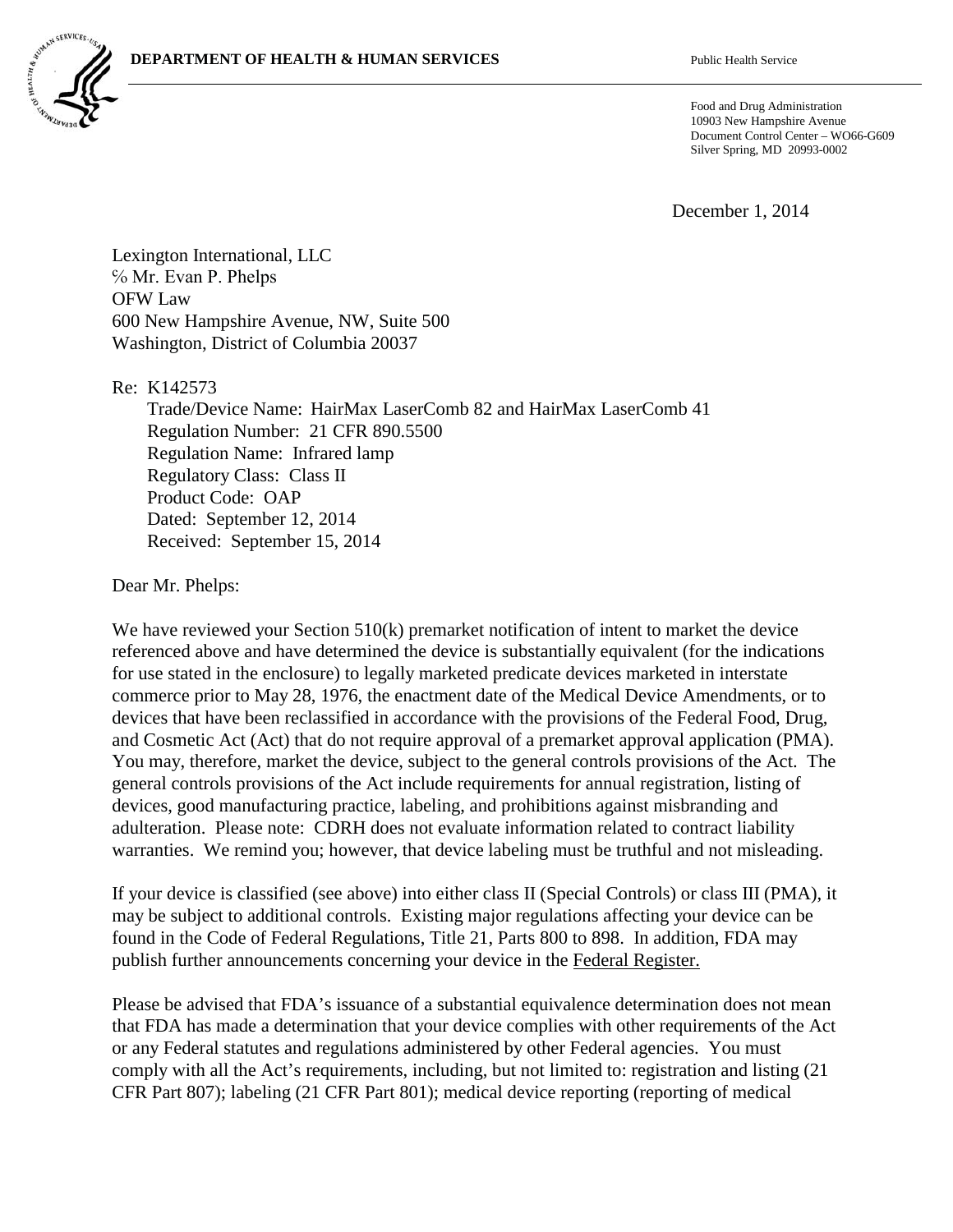device-related adverse events) (21 CFR 803); good manufacturing practice requirements as set forth in the quality systems (QS) regulation (21 CFR Part 820); and if applicable, the electronic product radiation control provisions (Sections 531-542 of the Act); 21 CFR 1000-1050.

If you desire specific advice for your device on our labeling regulation (21 CFR Part 801), please contact the Division of Industry and Consumer Education at its toll-free number (800) 638-2041 or (301) 796-7100 or at its Internet address

http://www.fda.gov/MedicalDevices/ResourcesforYou/Industry/default.htm. Also, please note the regulation entitled, "Misbranding by reference to premarket notification" (21CFR Part 807.97). For questions regarding the reporting of adverse events under the MDR regulation (21 CFR Part 803), please go to

http://www.fda.gov/MedicalDevices/Safety/ReportaProblem/default.htm for the CDRH's Office of Surveillance and Biometrics/Division of Postmarket Surveillance.

You may obtain other general information on your responsibilities under the Act from the Division of Industry and Consumer Education at its toll-free number (800) 638-2041 or (301) 796-7100 or at its Internet address

http://www.fda.gov/MedicalDevices/ResourcesforYou/Industry/default.htm.

Sincerely yours,

# David Krause -S

for Binita S. Ashar, M.D., M.B.A., F.A.C.S. **Director** Division of Surgical Devices Office of Device Evaluation Center for Devices and Radiological Health

Enclosure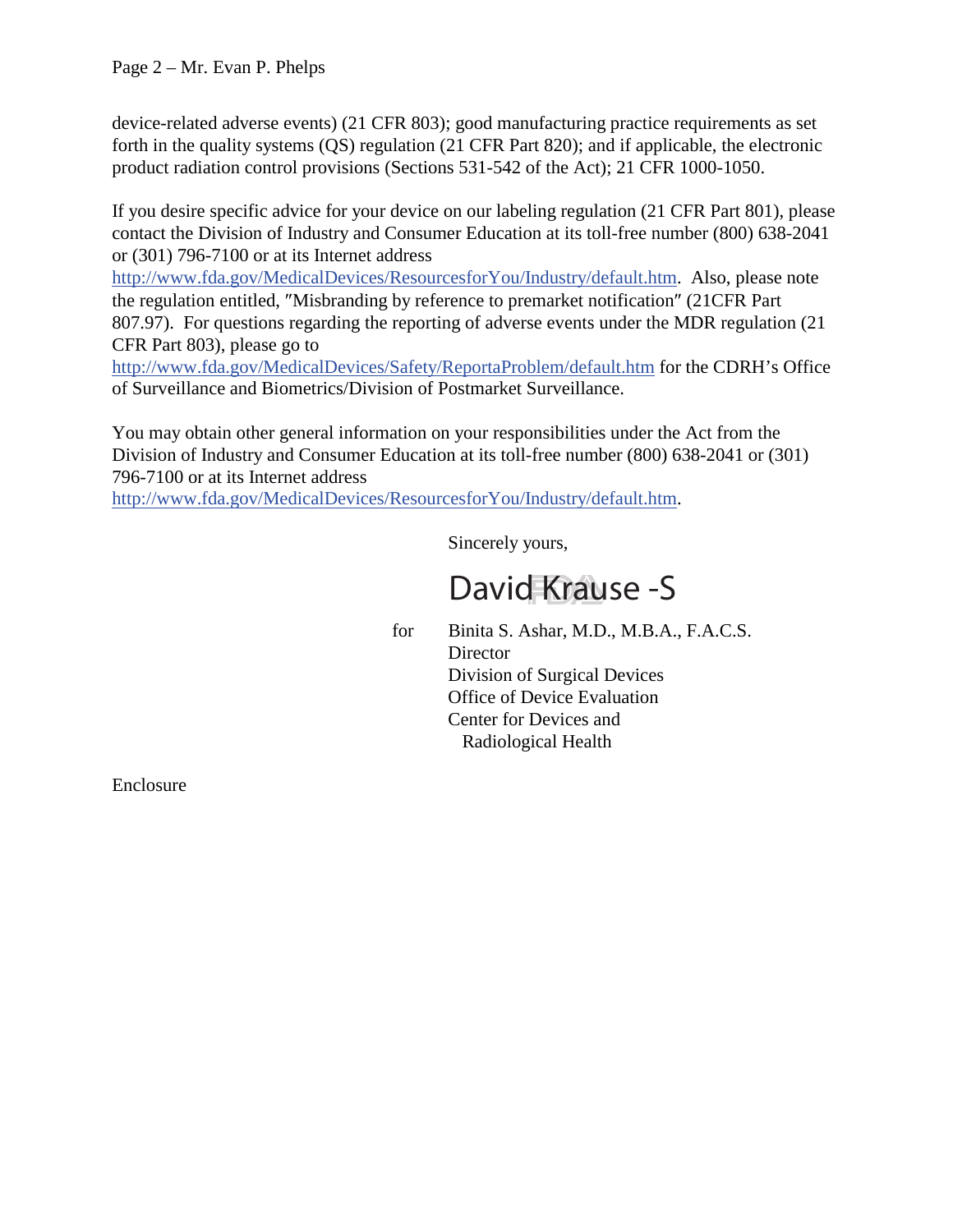# **510(k) Summary**

## "510(k) Summary" As required by section 807.92(c) For HairMax LaserComb 41 and HairMax LaserComb 82

## September 11, 2014

- 1. Company Name and Address
	- a. Sponsor/Manufacturer

 Lexington International, LLC 777 Yamato Road Suite 105 Boca Raton, FL 33431

b. Consultant/Contact

Evan P. Phelps OFW Law 600 New Hampshire Ave, Ste. 500 Washington D.C. 20037 ephelps@ofwlaw.com Tel: (202) 789-1212 Fax: (202) 234-3550

- 2. Establishment Registration Number: 3006182775
- 3. Device Name:

| a. Trade Name:          | HairMax LaserComb 41                            |
|-------------------------|-------------------------------------------------|
|                         | HairMax LaserComb 82                            |
| b. Common/Usual Name:   | Lamp, Non-Heating, for Promotion of Hair Growth |
| c. Classification Name: | Comb, Laser, Hair                               |

## 4. Device Classification:

- a. 21 C.F.R. § 890.5500 (Class II)
- b. Product Code: OAP
- c. Classification Panel: General & Plastic Surgery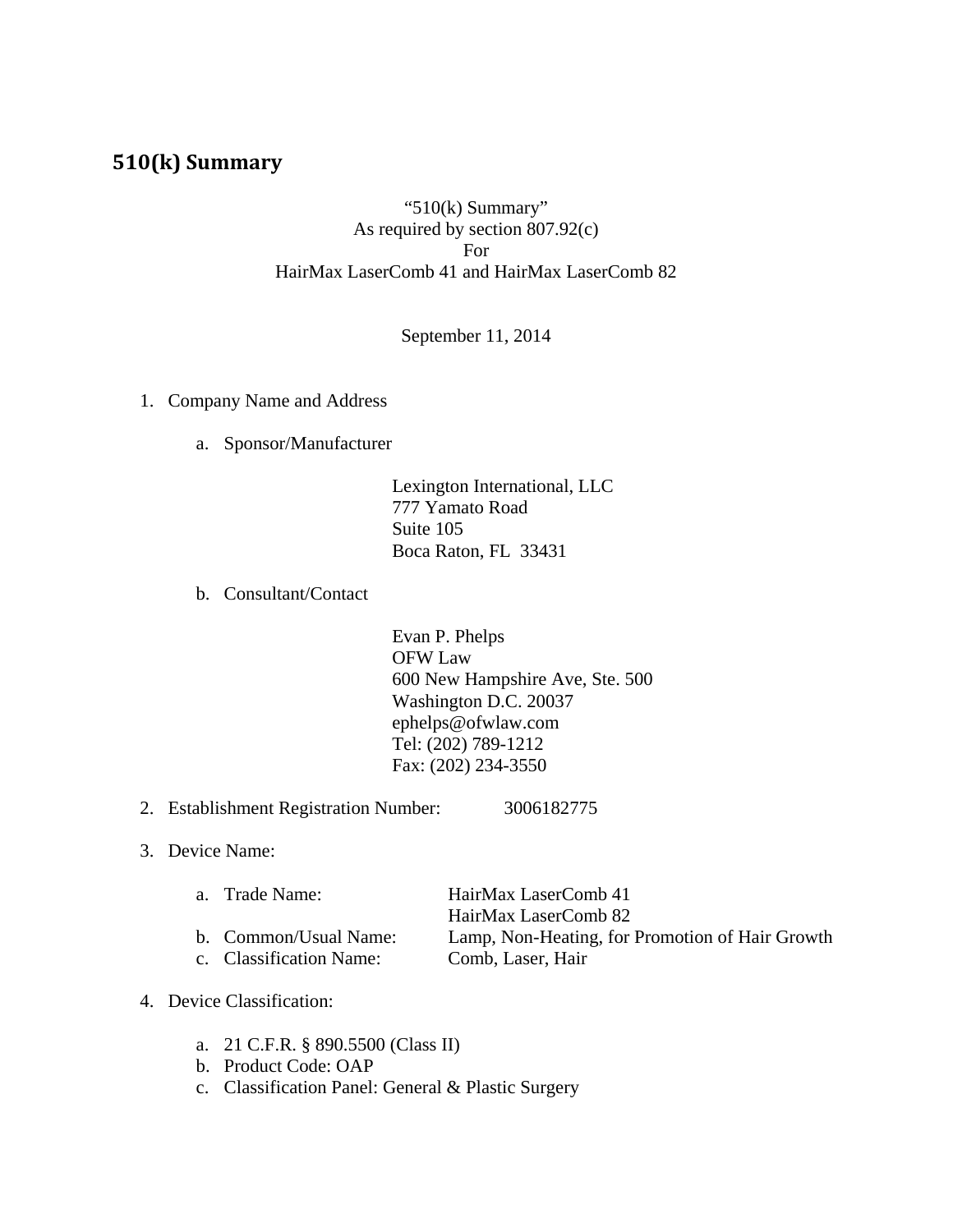## 5. Legally Marketed Predicate Devices:

a. HairMax LaserComb Lux 9 i. 510(k) Owner: Lexington International, LLC ii. 510(k) Number: K110233 21 C.F.R. § 890.5500 (Class II) Product Code: OAP b. HairMax LaserComb Lux 9 i. 510(k) Owner: Lexington International, LLC ii. 510(k) Number: K103368

21 C.F.R. § 890.5500 (Class II) Product Code: OAP

### 6. Device Description

The HairMax LaserComb 41 (HMLC 41) and HairMax LaserComb 82 (HMLC 82) are low-level laser devices that provide distributed laser light to the scalp while comb teeth simultaneously part the user's hair to ensure the laser light reaches the user's scalp. The HMLC 82 device emits 82 laser beams with wavelengths of 655 nm (+/- 10 nm), spaced at 7mm intervals and has a total laser module output within the limitation of a Class 3R laser. The HMLC 41 device emits 41 laser beams with wavelengths of 655 nm (+/- 10 nm), spaced at 7mm intervals and has a total laser module output within the limitation of a Class 3R laser. The laser diode modules used in the HMLC 41 & 82 are identical to those used in their predicate devices.

As with the predicate device, the HMLC 41  $\&$  82's lasers are contained in between hair parting teeth that push the hair aside, allowing the optimum amount of laser energy to reach the scalp, as the user passes over the scalp. The hair parting teeth move the hair aside and allow an unobstructed path of laser energy to the scalp.

At the beginning of a treatment session, the device is placed in the first position on the scalp (the first 7.5cm scalp section, closest to the forehead) and will rest here for the intended treatment time. As with the predicate devices, the HMLC 41  $&$  82 will use a short vibration to advise the user it is time to move to the next scalp location. The HMLC 41 & 82 will maintain contact with the scalp allowing the hair parting teeth to part the hair as the user moves the device backwards, combing the hair, along the scalp to the second position. The teeth are necessary to part the hair and provide an unobstructed path for the laser light to reach the scalp. The device will remain in the second position until the vibration informs the user to move to the third position. Similar indication and movement will continue for three positions to cover the entire area of hair loss on the scalp. The lasers will automatically turn off after the intended treatment duration.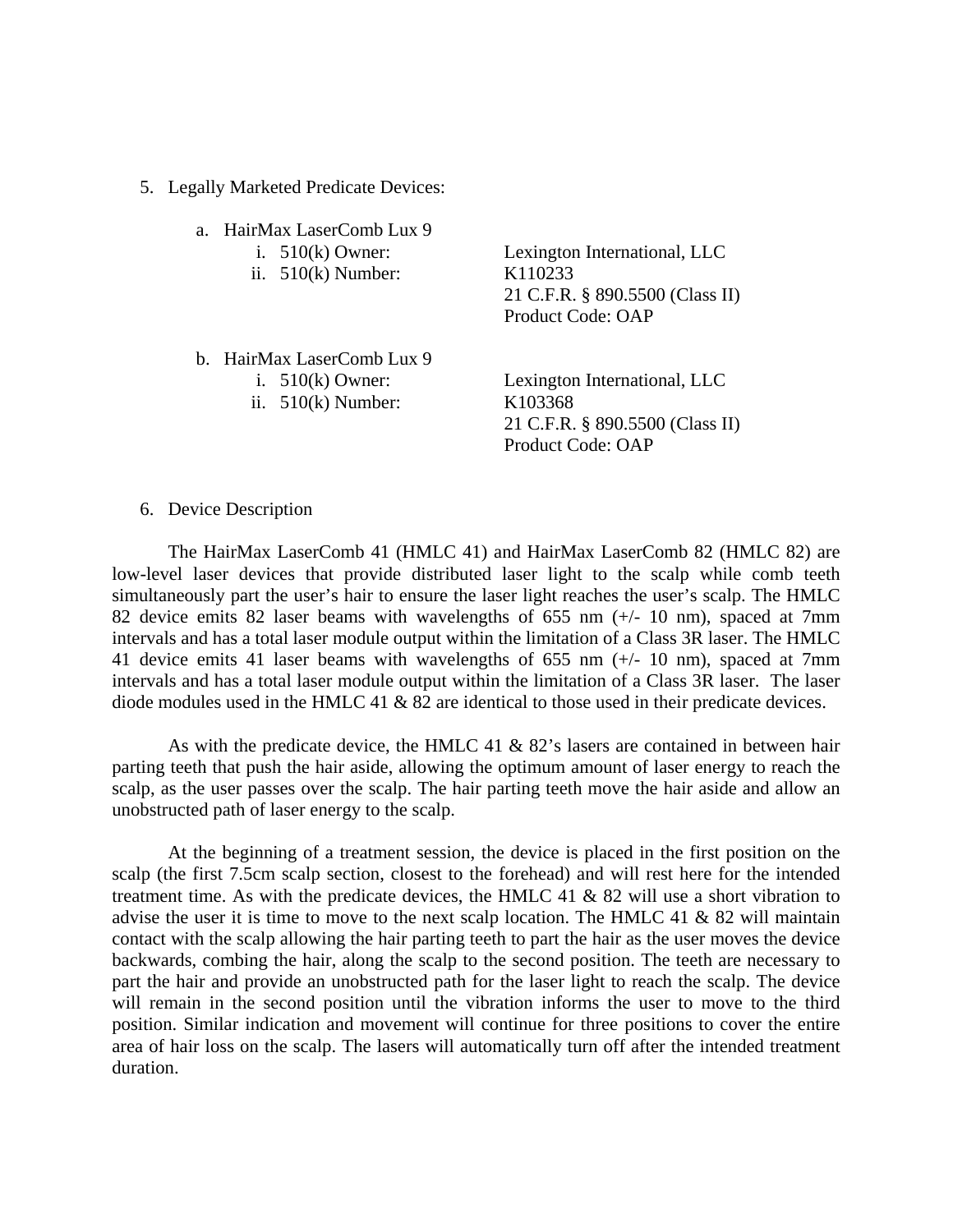The units operate from an internal, rechargeable lithium polymer battery. The LiPoly battery is charged from a Class 2, UL, and CUL rated wall transformer at 6VDC and 1000mA. In the event of a power failure, the laser control circuitry is designed to disable the laser diodes until reactivated by the control switch. The devices include battery monitoring and charging circuitry which ensure the effective delivery of optimal laser energy output during the treatment time. The devices include a proximity sensor and will not allow the lasers to be turned on unless in contact with the scalp.

7. Intended Use

The intended use of the HairMax LaserComb 41 and HairMax LaserComb 82 is the same as for the HairMax LaserComb Lux 9 (HMLC Lux 9) cleared pursuant to K103368 and K110233.

The HairMax LaserComb 41 is indicated to treat Androgenetic alopecia and promote hair growth in males who have Norwood Hamilton Classifications of IIa to V patterns of hair loss and treat Androgenetic alopecia and, promote hair growth in females who have Ludwig (Savin) Scale I-4, II-1, II-2, or frontal, both with Fitzpatrick Skin Types I to IV.

The HairMax LaserComb 82 is indicated to treat Androgenetic alopecia and promote hair growth in males who have Norwood Hamilton Classifications of IIa to V patterns of hair loss and treat Androgenetic alopecia and, promote hair growth in females who have Ludwig (Savin) Scale I-4, II-1, II-2, or frontal, both with Fitzpatrick Skin Types I to IV.

8. Technological Characteristics

The HMLC 41 & 82 are versions of Lexington's previously cleared HMLC Lux 9 that has been modified as a result of customer feedback to provide hands-free operation for ease of use. To address this issue and reduce the overall effort required by users, Lexington sought to: 1) modify the shape of the device such that it can rest on the scalp (without the need for the user to hold it in place with their hand) while maintaining the device's hair-parting teeth feature; and 2) reduce treatment time by increasing the number of lasers providing treatment over a larger surface area while maintaining dosage rate. The implemented modifications included changes to:

- Device configuration/dimensions to accommodate additional lasers and allow "handsfree" placement on the scalp;
- Addition of a second identical battery
- Conforming software changes reflecting reduced overall treatment time; and
- Addition of a proximity sensor for laser activation.

Otherwise, the modified devices have the same technological characteristics as their predicate to include operating principle, fundamental scientific technology, design, materials, and chemical composition.

9. Performance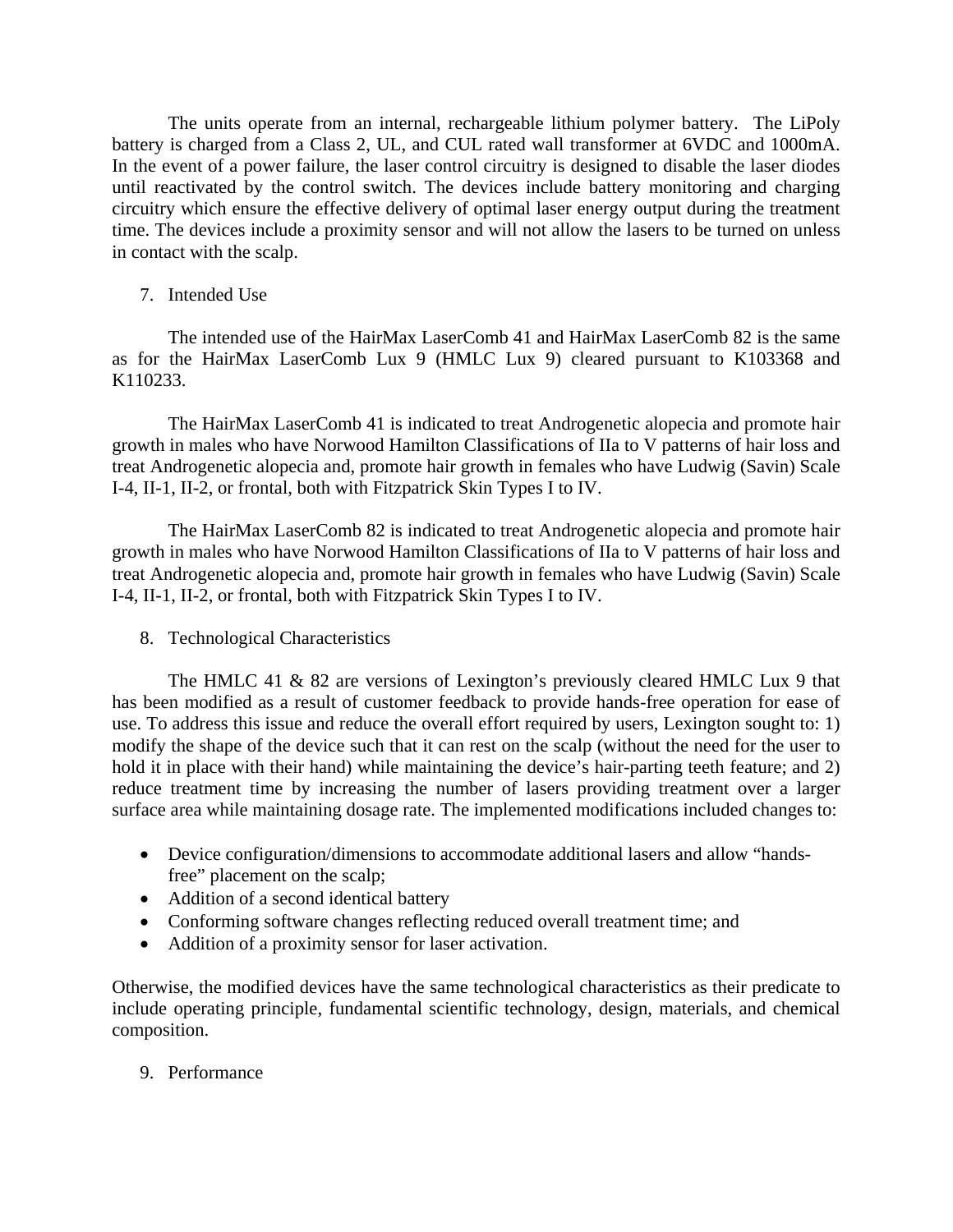Evidence of safety and efficacy was obtained from bench testing to support the intended use of this device to include:

- Laser Safety testing to confirm Class 3R operation per IEC60825-1:2007, Condition 1 and Condition 2
- Laser output parameters and dose rate were verified against the predicate device using Ophir 7Z01560, Serial # 544640 with a last calibration date April 2014. Laser output levels were substantially the same to the predicate within the accepted +/-10 tolerance range of the laser specifications.
- HMLC 41 & 82 use identical laser modules as the Predicate Device. A review of the Laser module specifications and Certificate of Compliance confirms wavelength, divergence and power levels to be identical.

The results of the testing demonstrate that the modified devices (HMLC 41  $\&$  82) operated as intended and are as safe and effective as the predicate device.